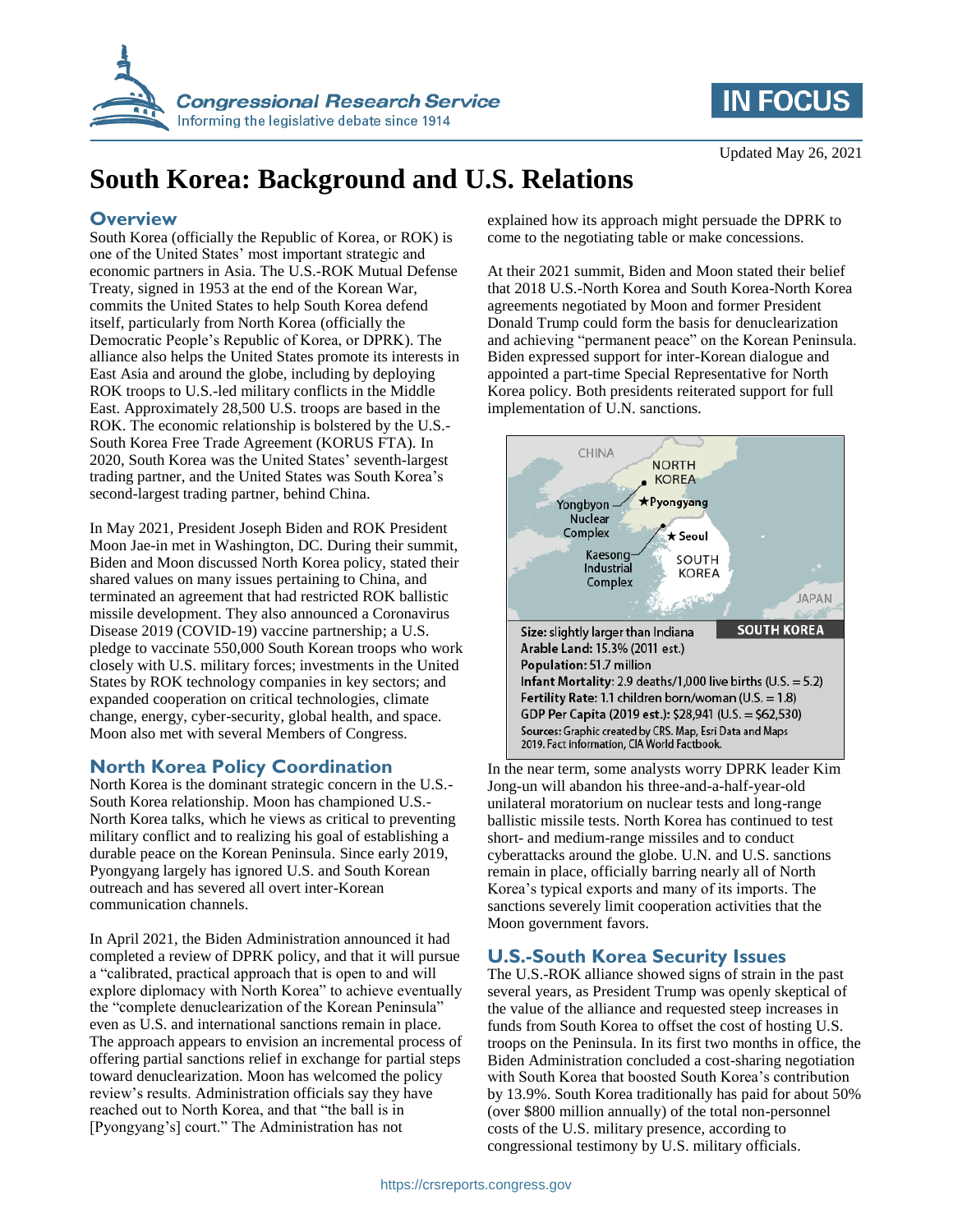Washington and Seoul have adapted their alliance to recognize South Korea's increased capabilities and desire for greater autonomy. For over a decade, they have been preparing to transfer wartime operational control (OPCON) to a binational command led by an ROK general with a U.S. deputy. Under the existing arrangement, South Korean soldiers would be under a binational command led by a U.S. general in the event of war. In peacetime, the ROK military is responsible for national security. The two sides have established conditions and benchmarks to demonstrate that the ROK can assume wartime OPCON, including improved ROK capabilities to lead combined forces and counter the DPRK nuclear and missile threat, and a security environment on the Peninsula conducive to a transfer. Additionally, U.S. forces in the ROK have consolidated their presence, in part to return land to South Korea. South Korea has paid \$9.7 billion—about 94% of total costs—to construct new facilities such as the recently opened Camp Humphreys, the largest overseas U.S. base. Another example of alliance adaptation is the May 2021 decision to terminate the bilateral Missile Guidelines agreement, originally signed in 1979, which limited the range of South Korean ballistic missiles to 800 km (497 miles).

#### **South Korea's Regional Relations**

Because of North Korea's economic dependence on China, South Korea calibrates its DPRK policy with an eye on Beijing's relations with Pyongyang. China is South Korea's largest trading partner and destination for foreign direct investment (FDI), and Beijing has punished ROK companies when it disagrees with Seoul's policy decisions. For these and other reasons, South Korea generally tries to avoid antagonizing China. An exception was Seoul's 2016 decision to deploy a U.S. missile defense system in the ROK. China responded by enacting measures that have cost ROK companies billions of dollars. Moon's government has taken an ambiguous stance on whether to cooperate with the Quadrilateral Security Dialogue ("the Quad"), a cooperative forum that includes Australia, India, Japan, and the United States. Seoul's participation in Quad activities may be more likely after the Biden Administration dropped the previous U.S. framing of the group as anti-China and led the creation of new Quad initiatives on COVID-19 vaccine distribution, climate change, and critical technologies. The Biden-Moon May 2021 joint statement contained China-relevant phrases, including an agreement to "oppose all activities that undermine, destabilize, or threaten the rules-based international order" and references to "freedom of navigation and overflight in the South China Sea and beyond" and "the importance of preserving peace and stability in the Taiwan Strait."

ROK-Japan relations are perennially fraught because of sensitive historical issues from Japan's colonization of the Korean Peninsula from 1910 to 1945. Since 2018, a series of actions and retaliatory countermeasures by both governments involving trade, security, and history-related controversies have caused South Korea-Japan relations to plummet, eroding U.S.-ROK-Japan policy coordination. To reverse this trend, the Biden Administration has emphasized the importance of trilateral cooperation and has convened multiple high-level trilateral meetings.

#### **South Korea's COVID-19 Response**

South Korea has largely contained COVID-19, without resorting to lockdowns. As of May 19, 2021, the country reported around 130,000 cumulative cases and around 1,900 deaths. Less than 3% of the population, however, was fully vaccinated by that date. Under the May 2021 U.S.- ROK vaccine partnership, South Korean biopharmaceutical companies will mass produce and globally distribute U.S. developed vaccines. U.S. vaccine developers will invest in ROK-based production facilities.

## **U.S.-South Korea Economic Relations**

The South Korean economy contracted by 1% in 2020, outperforming many countries during the pandemic. It benefitted both from success in containing its outbreak and strong global demand for semiconductors, a top export. From 2019 to 2020, U.S. goods and services exports to the ROK decreased by \$12.0 billion (-15%) to \$69.5 billion, in large part due to pandemic-related challenges (South Korean spending on U.S. travel services fell by \$4.6 billion). U.S. imports from South Korea appear to have been less affected by the pandemic, decreasing by \$2.3 billion (-3%) to \$86.6 billion. Autos and parts remain the top U.S. import from South Korea (\$24.4 billion in 2020). In 2019 (latest available), the stock of South Korean FDI in the United States was \$61.8 billion, and U.S. FDI to South Korea was \$39.1 billion. At the recent summit, South Korean companies announced promises of \$25 billion in new U.S. investment in coming years with a focus on bilateral cooperation in key technologies including electric vehicle batteries, semiconductors, and artificial intelligence.

In 2018, at the Trump Administration's request, South Korea agreed to limited modifications to the KORUS FTA, including a delay until 2041 in reductions to U.S. light truck tariffs. Trump Administration import restrictions on South Korean products, including steel, aluminum, washing machines, and solar products remain in effect, but President Biden has stated interest in working with allies to address the global overcapacity issues that led to the restrictions.

#### **South Korean Politics**

Moon, elected in 2017, belongs to the Minjoo (Democratic) Party, which has a commanding majority in the National Assembly. Moon's popularity has fallen in 2021 due to complaints such as soaring housing prices. The next presidential election is scheduled for March 2022. ROK presidents are limited to one five-year term.

#### **Figure 1. South Korea's National Assembly**

| Total # of seats: 300. Totals show results of April 2020 elections. |                              |    |
|---------------------------------------------------------------------|------------------------------|----|
| Minjoo<br>Party                                                     | People Power Others<br>Party |    |
| 58% of total seats<br>$(174$ seats)                                 | 34%<br>(102)                 | 8% |

**Source:** National Assembly website, accessed February 1, 2021.

**Mark E. Manyin**, Specialist in Asian Affairs **Emma Chanlett-Avery**, Specialist in Asian Affairs **Brock R. Williams**, Specialist in International Trade and Finance